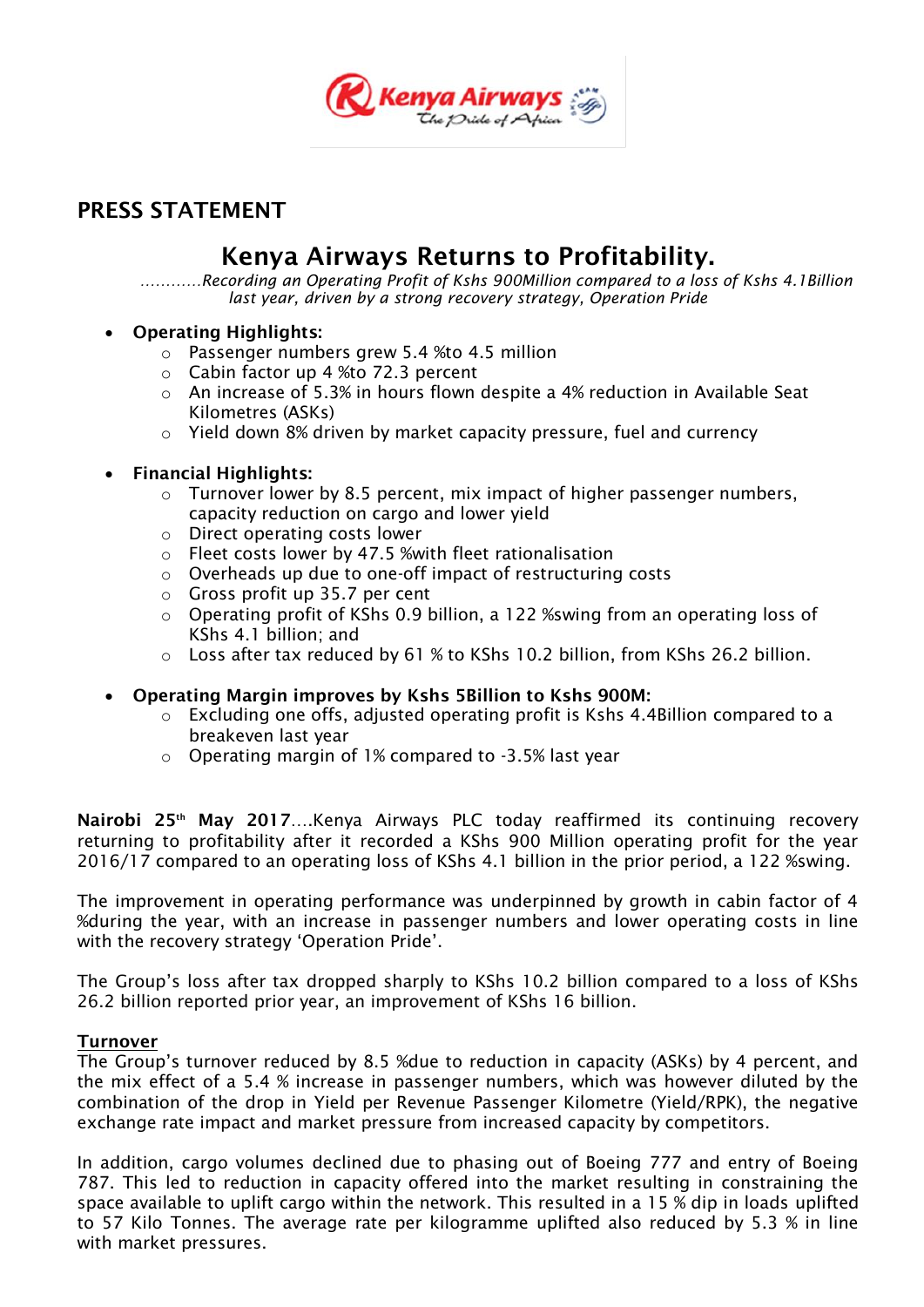#### **Costs**

The rationalisation of operations resulted in a reduction of total direct operating costs by KShs 2,505million to KShs 65,356million. Fleet ownership costs at KShs 15,524million decreased by KShs 14,054million compared to prior year.

Overheads however went up by 7.4 % compared to prior year, mainly due to the one-off impact of restructuring costs

Kenya Airways CEO Mbuvi Ngunze said: "We are seeing the first results of our investment in the turnaround. I had always said this was a marathon. There is a fundamental shift in our business. Kenya Airways remains resilient despite the operating market challenges managing to achieve improved results."

#### **Operation Pride**

The airline's turnaround strategy, 'Operation Pride' continues to focus on three main priorities – returning to profitability through revenue enhancement and cost containment, refocusing and resizing the business and model, and enhancing partnerships, as well as restructuring the capital of the company. The results of these priorities are currently being realised.

"We have already fully implemented 342 initiatives that are delivering value. The changes made have so far resulted for example in more competitive pricing, better rates from critical suppliers, improved connectivity at the hub leading to an increase of 13% in intra Africa traffic year on year amongst numerous other gains ", he added.

"Operation Pride is now our way of doing business. We are using the methodology we established in our everyday business objectives and strategy. The routines we established as part of Operation Pride are now embedded and have become our business culture," said Mr Ngunze.

"Today, we operate a leaner and more efficient airline and I salute the over 4000 employees for their dedication and hard work."

#### **Capital Optimisation**

The airline, in July last year announced a capital optimization plan. The plan whose objectives are to reduce the overall debt of the business and improve liquidity is designed to place Kenya Airways on a stronger long-term financial and operational footing for growth.

"As part of the process, the Company has engaged all its financial stakeholders on an ongoing basis to ensure full understanding and alignment with the Company"s objectives and to seek their support in the balance sheet restructuring" said the Chairman Mr Michael Joseph.

#### **Outlook**

The optimisation process will have no impact on the airline"s passengers and other customers, who will continue to receive the same high quality of service. The new winter schedule, which comes into effect on October 30<sup>th</sup>, will see the airline continue investing in Africa by introducing 30 additional flight frequencies to existing destinations.

On June 1<sup>st</sup> Mr Sebastian Mikosz will take over as the CEO and Managing Director of Kenya Airways. The outgoing CEO and Managing Director Mr Ngunze who has been at the helm for the last two and a half years quoting from one of Theodore Roosevelt's famous speeches excerpts the Man in the Arena says as he bows out "It is not the critic who counts...or where the doer of deeds could have done them better. The credit belongs to the man who is actually in the arena, whose face is marred by dust and sweat and blood; who strives valiantly; who errs, who comes short again and again, because there is no effort without errors and shortcoming; but who does actually strive to do the deeds. If he fails, at least fails while daring…"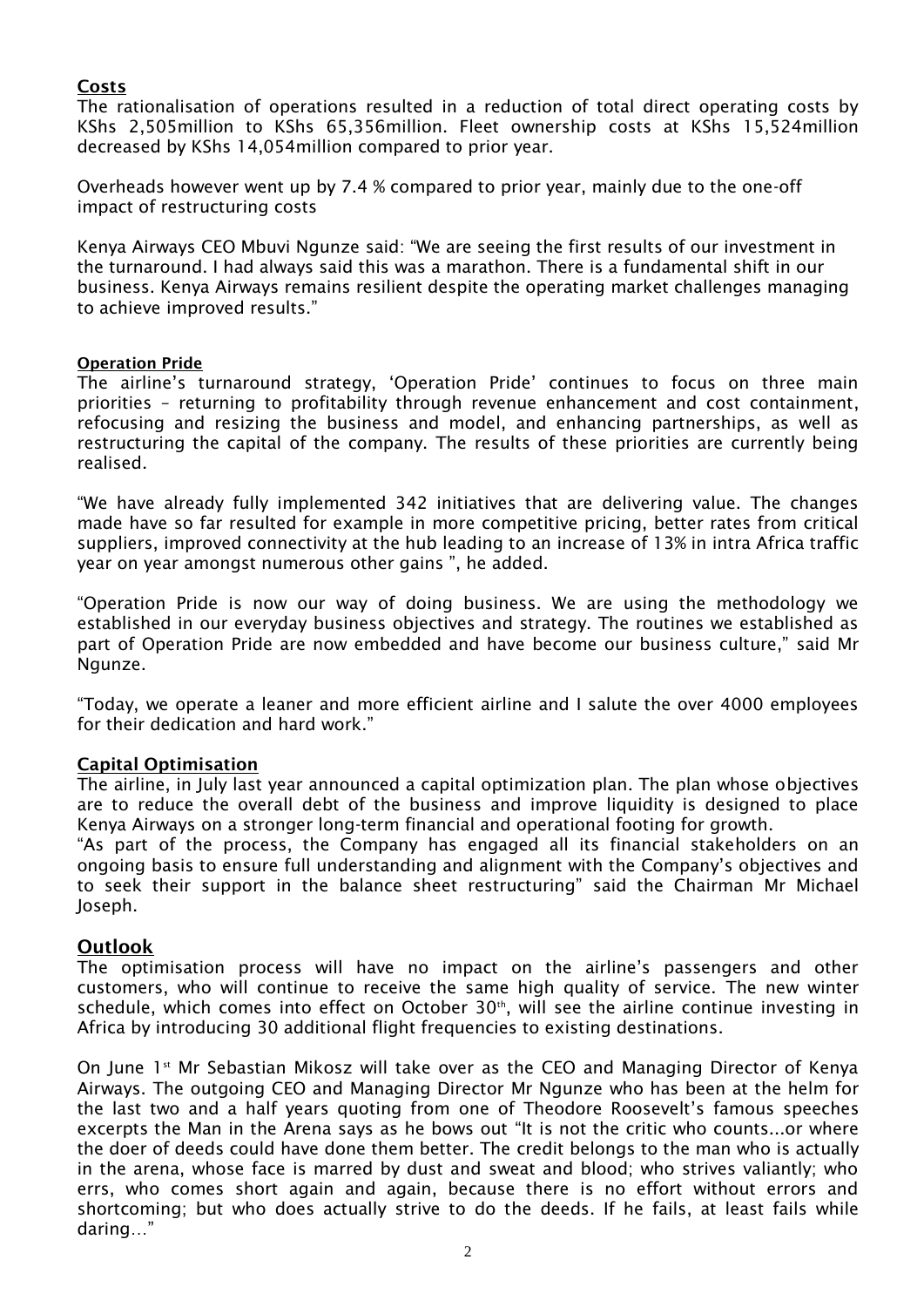#### **SUMMARY AUDITED GROUP RESULTS FOR THE YEAR ENDED 31 MARCH 2017**

### **SUMMARY CONSOLIDATED INCOME STATEMENT**

|                                                  | 31 Mar 2017<br>KShs M | 31 Mar 2016<br>KShs M2 |
|--------------------------------------------------|-----------------------|------------------------|
| Revenue                                          | 106,277               | 116,158                |
| Operating costs                                  | (105, 380)            | (120, 251)             |
| <b>Operating profit /(loss)</b>                  | 897                   | (4,093)                |
| <b>Operating margin (%)</b>                      | 0.84%                 | $-3.52%$               |
| Other costs                                      | (11,099)              | (22,006)               |
| Loss before income tax                           | (10, 202)             | (26, 099)              |
| Income tax charge                                | (5)                   | (126)                  |
| Loss after tax                                   | (10, 207)             | (26, 225)              |
| Other comprehensive income / (loss) for the year | 959                   | (3, 479)               |
| Total comprehensive loss for the year            | (9, 248)              | (29, 704)              |
| Loss per share (KShs)                            | (6.82)                | (17.53)                |

**SUMMARY CONSOLIDATED STATEMENT OF FINANCIAL POSITION**

|                                     | 31 Mar 2017   | 31 Mar 2016 |
|-------------------------------------|---------------|-------------|
|                                     | <b>KShs M</b> | KShs M2     |
| <b>ASSETS</b>                       |               |             |
| Non-current assets                  | 119,397       | 125,975     |
| <b>Current assets</b>               | 26,747        | 29,710      |
| <b>Total Assets</b>                 | 146,144       | 155,685     |
| <b>EQUITY &amp; LIABILITIES</b>     |               |             |
| Equity attributable to owners       | (44, 964)     | (35, 718)   |
| Non-controlling interest            | 49            | 51          |
|                                     | (44, 915)     | (35, 667)   |
| Non - Current Liabilities           | 119,758       | 118,410     |
| <b>Current liabilities</b>          | 71,301        | 72,942      |
|                                     | 191,059       | 191,352     |
| <b>TOTAL EQUITY AND LIABILITIES</b> | 146,144       | 155,685     |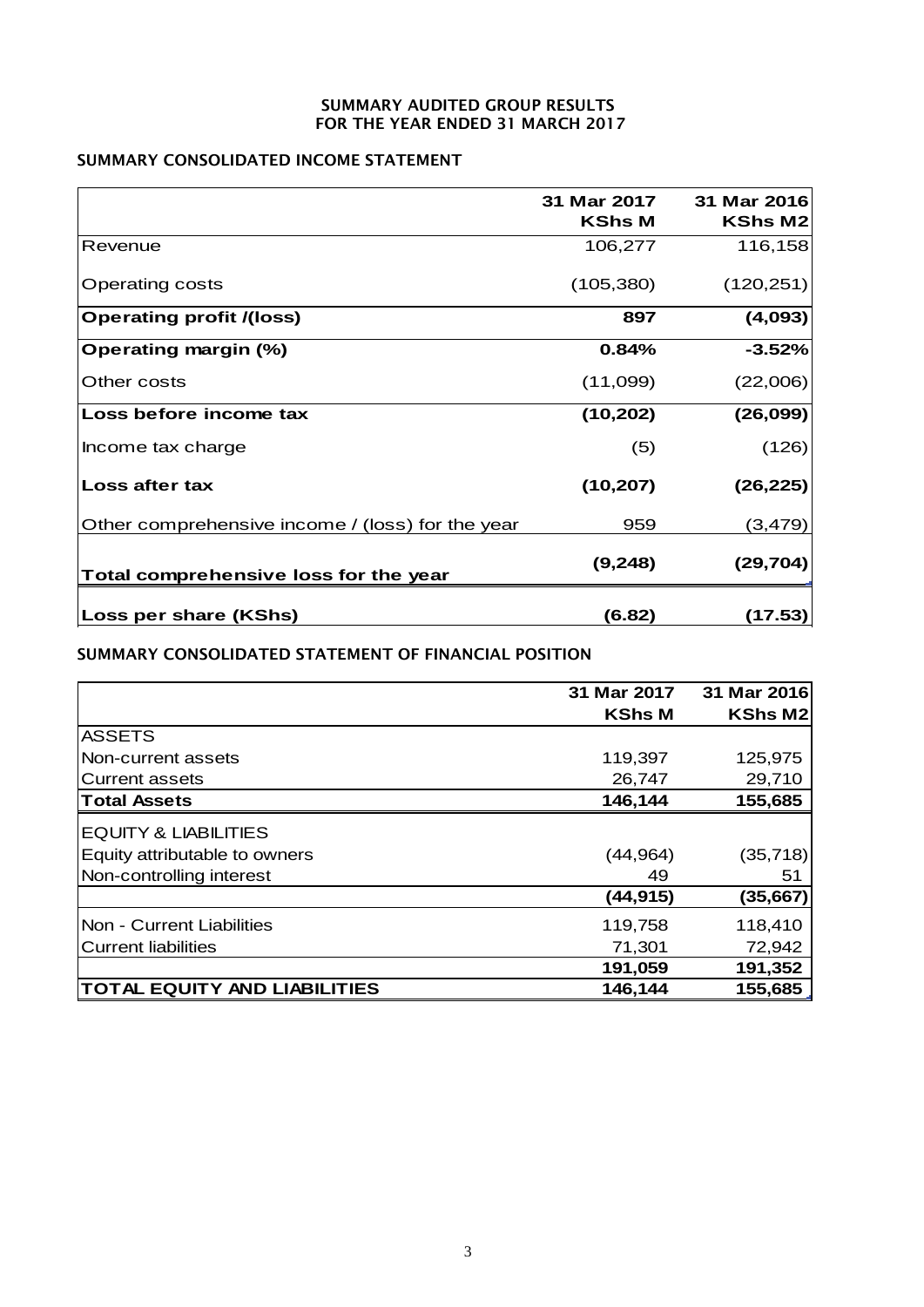## **SUMMARY CONSOLIDATED STATEMENT OF CHANGES IN EQUITY**

|                                 |                                | <b>Share</b><br>premium KShs Reserves |           | <b>Non</b>                          | <b>Total Equity</b> |
|---------------------------------|--------------------------------|---------------------------------------|-----------|-------------------------------------|---------------------|
|                                 |                                |                                       |           | controlling<br><b>Interest KShs</b> |                     |
|                                 | Share capital<br><b>KShs M</b> |                                       |           |                                     |                     |
|                                 |                                | <b>KShs M</b><br>M                    |           | м                                   | KShs M              |
| At 1 April 2016                 | 7,482                          | 8,670                                 | (51, 870) | 51                                  | (35,667)            |
| Comprehensive income            |                                |                                       |           |                                     |                     |
| Loss for the year               |                                |                                       | (10, 205) | (2)                                 | (10, 207)           |
| Other comprehensive income      |                                |                                       | 959       |                                     | 959                 |
| <b>Total comprehensive loss</b> |                                |                                       | (9, 246)  | (2)                                 | (9, 248)            |
|                                 |                                |                                       |           |                                     |                     |
| At 31 March 2017                | 7,482                          | 8,670                                 | (61, 116) | 49                                  | (44, 915)           |
|                                 |                                |                                       |           |                                     |                     |
| As at 1 April 2015              | 7,482                          | 8,670                                 | (22, 161) | 46                                  | (5,963)             |
| Comprehensive income            |                                |                                       |           |                                     |                     |
| Loss for the year               |                                |                                       | (26, 230) | 5                                   | (26, 225)           |
| Other comprehensive income      |                                |                                       | (3, 479)  |                                     | (3, 479)            |
| Total comprehensive income      |                                |                                       | (29, 709) | 5                                   | (29, 704)           |
|                                 |                                |                                       |           |                                     |                     |
| At 31 March 2016                | 7,482                          | 8,670                                 | (51,870)  | 51                                  | (35, 667)           |